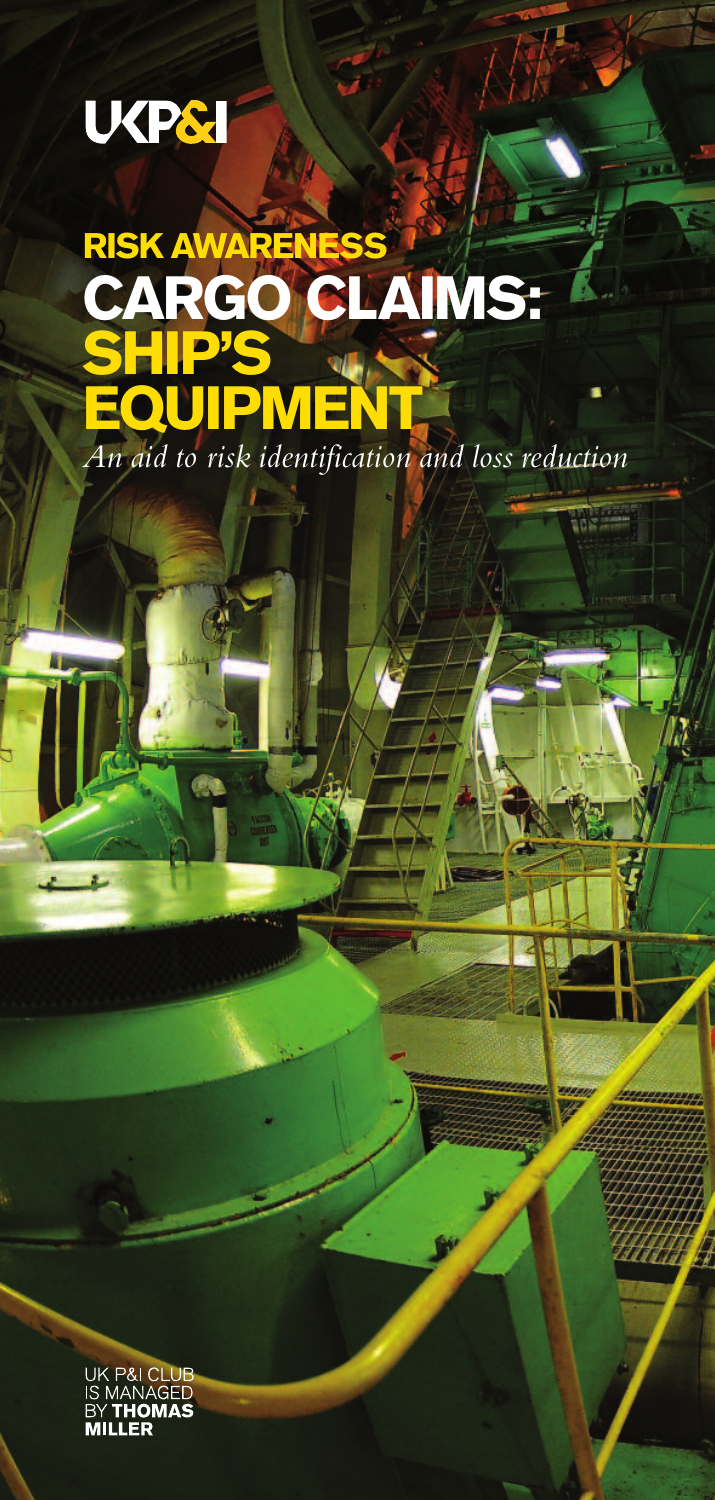# **DEFINITIONS**

In this checklist, colour is used to denote the various elements in the risk awareness process

## **Threat**

Something that if not controlled could cause a P&I incident

## **Consequence**

The monetary cost to the Club/Member

## **Control**

Something which reduces the possibility of a 'Threat' causing an incident

Something that should be in place after the incident to help reduce the cost of the claim

## **How effective do you think the Controls are on your ship – are there any accidents just waiting to happen?**

Copyright: Thomas Miller P&I Limited 2017.

Thomas Miller P&I Limited asserts its right under the Copyright, Designs and Patents Act 1988 to be identified as the author of this work.

No parts of this publication shall be lent, sold, hired out or otherwise circulated or used without the publisher's prior consent.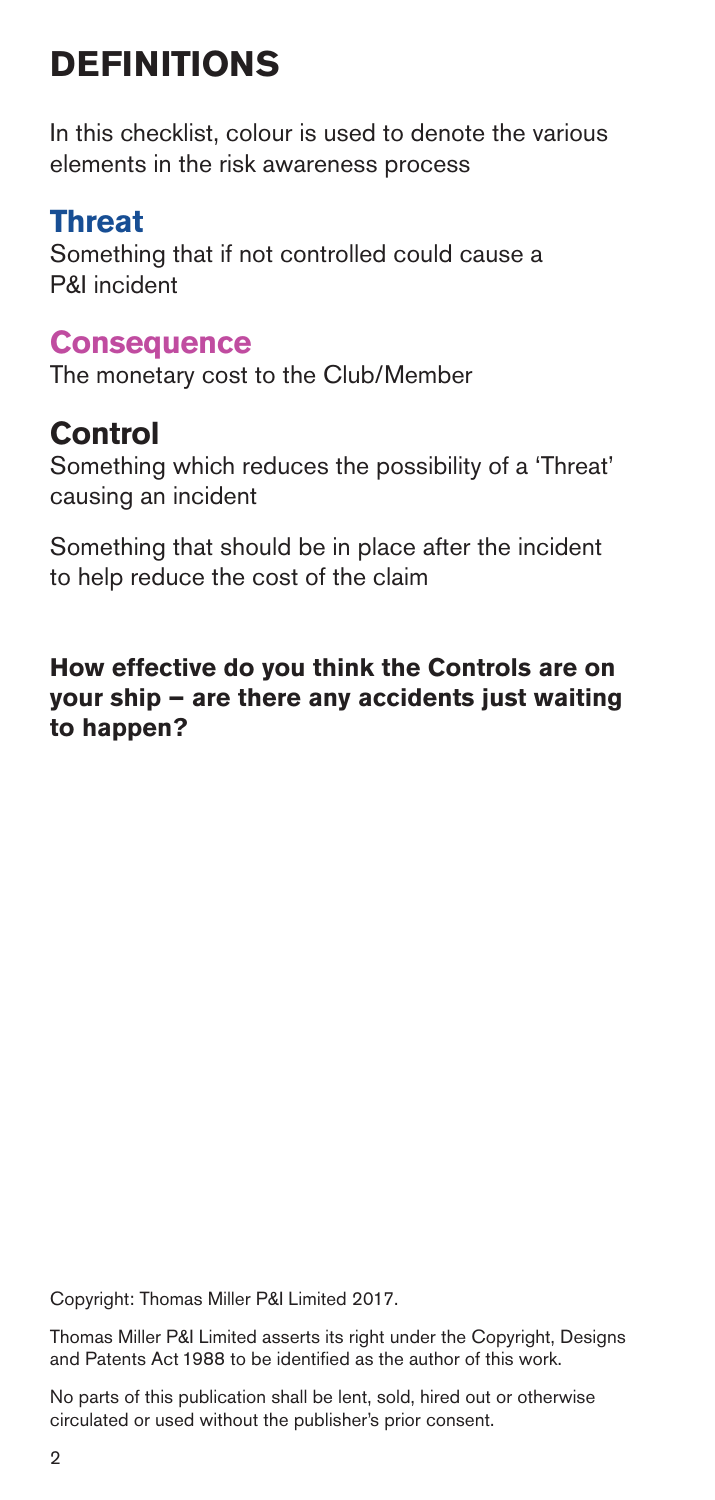## **USING THIS CHECKLIST / SCORING**

**This booklet is a guide to the Controls and key points that the UK Club's Risk Assessors look for when inspecting a vessel.**

**It will allow you to carry out a similar check on the Threats and Controls and make sure the vessel has a good risk profile.**

**Each booklet in the** *Risk Awareness* **series deals with an area of Risk – Personal injury, collision, pollution, etc – and these are sub-divided into Threats and then Controls.**

**Each Threat is followed by a 'score' section where the individual Controls can be graded according to how effective they are:**

- **1 Very good control**
- **2 Good control**
- **3 Average control**
- **4 Poor control**
- **5 Very poor control (maybe non-existent)**

**Furthermore, there is space to make comments on certain Controls; to note ways in which deficient ones could be improved.**

**At the back, there is a section on Consequences, which is also divided into Controls that should be in place to mitigate the cost of any claim, i.e. after the event controls. These too can be graded.**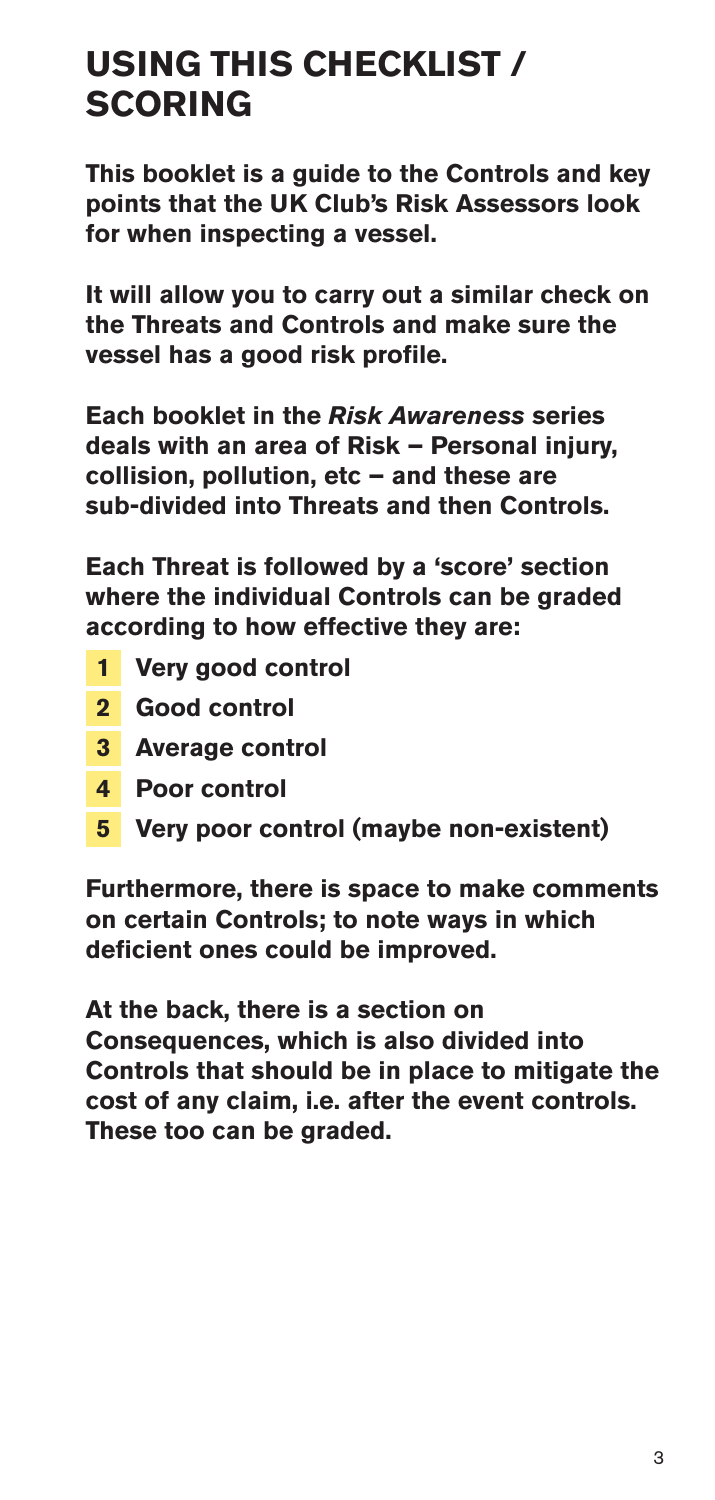# **Ship's equipment**

## **THREAT: WEAR AND TEAR, LACK OF MAINTENANCE, CATASTROPHIC FAILURE**

## **CONTROLS:**

## **Effective PMS in place**

- Is it Class approved/audited aligned with continuous machinery survey system?
- Is Chief Engineer authorised by Class to carry out surveys?
- If Class approved is certificate (Class) of operation valid?
- $\bullet$  Is it paper/computer based eg Amos?

Does it cover all equipment:

- Deck?
- Engine?
- LSA/FFE?

Does it cover:

- Maintenance schedules/planning charts?
- Class survey dates and items dealt with?
- Details of jobs done, dates and references?
- Details of overdue items?
- Why overdue?
- When they are to be done?
- Reasons why they can't be done, if any (lack of spares/time)?
- History of components, breakdowns/defects?
- Manufacturers' service instructions and job instructions?
- Are manufacturers' service/safety letters/bulletins prominently displayed and has advice been followed?
- Condition monitoring procedures?
- Spare part information?
- Details of unscheduled maintenance?
- Does it cover conditional maintenance as well as preventative and corrective maintenance?
- Are there comprehensive and clear instructions for use available?

## **Ensure ship's ISM procedures clearly state what is required of PMS**

Check relevant section of ship's ISM procedures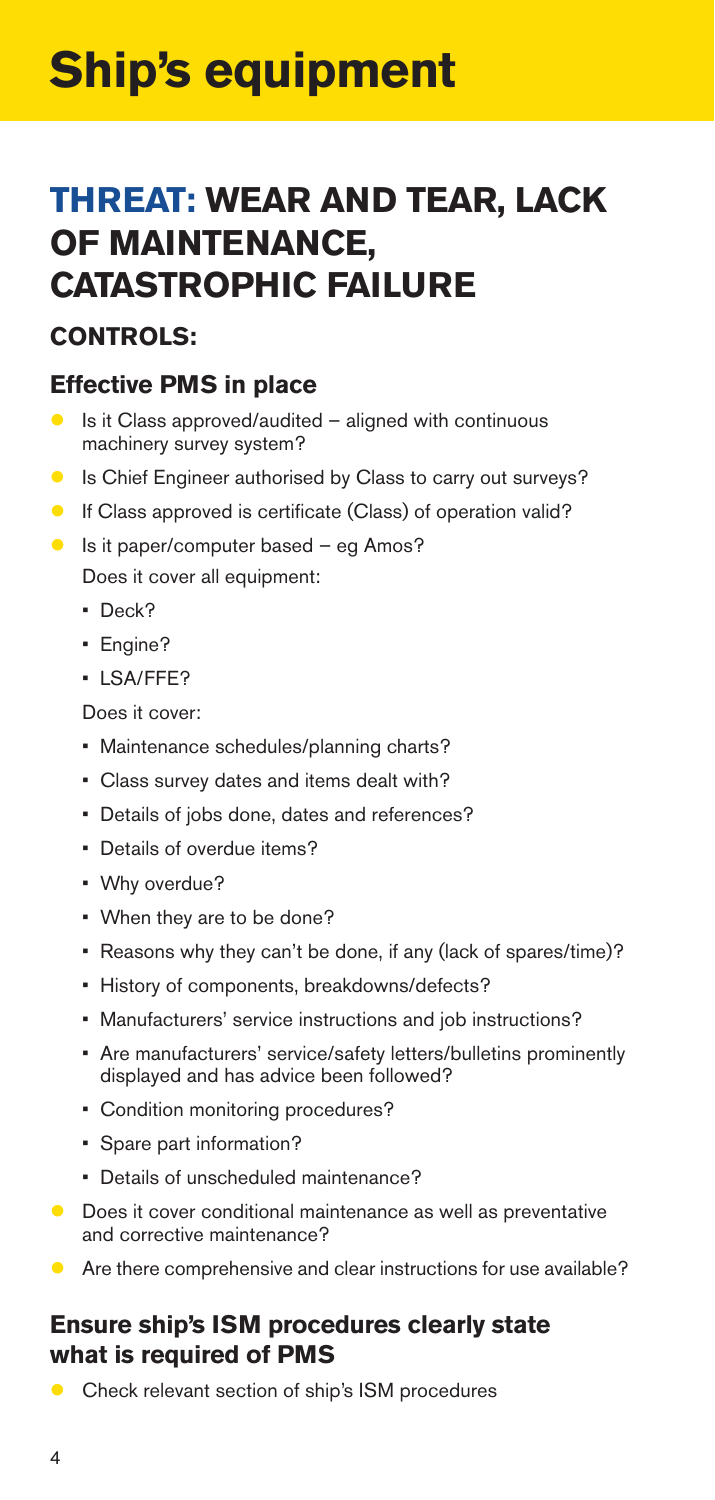- **What is the emphasis?**
- What safeguards are in place to ensure vessel complies with PMS requirements?
- $\bullet$  How often is the office supposed to be notified of status of PMS?
- Does it cover conditional maintenance as well as preventative and corrective maintenance?

## **Regular condition monitoring**

- **Are regular tests carried out:** 
	- Lubricating oil monitoring?
	- Vibration monitoring?
	- Thermography?

## **Monitor machinery running hours**

- **Are machinery/component running hours effectively logged?**
- Are machinery/component running hours exceeded?

## **Keep a defect list**

- What kind of problems is the ship having?
- Is the office being notified?
- **Are repairs agreed/authorised immediately?**
- What is the office response time Are office replies kept/recorded?

## **Detailed reporting of actions taken**

- Comprehensive reporting of inspections and maintenance/ overhaul of equipment
- **•** Full description of what done, where and when, spares used and who did work and who supervised/checked work done

#### **Spares quality, quantity, inventory**

- Are adequate spares on board see Class critical minimum spares list?
- How accurate is the inventory?
- Are they logged in the PMS system when used?
- **Are they replaced in timely manner?**
- **Are there enough on board?**
- Is the quality good enough?

## **Report PMS status regularly to office**

- How often is office notified of status of PMS?
- Is it done manually?
- Is it done automatically via internet connection?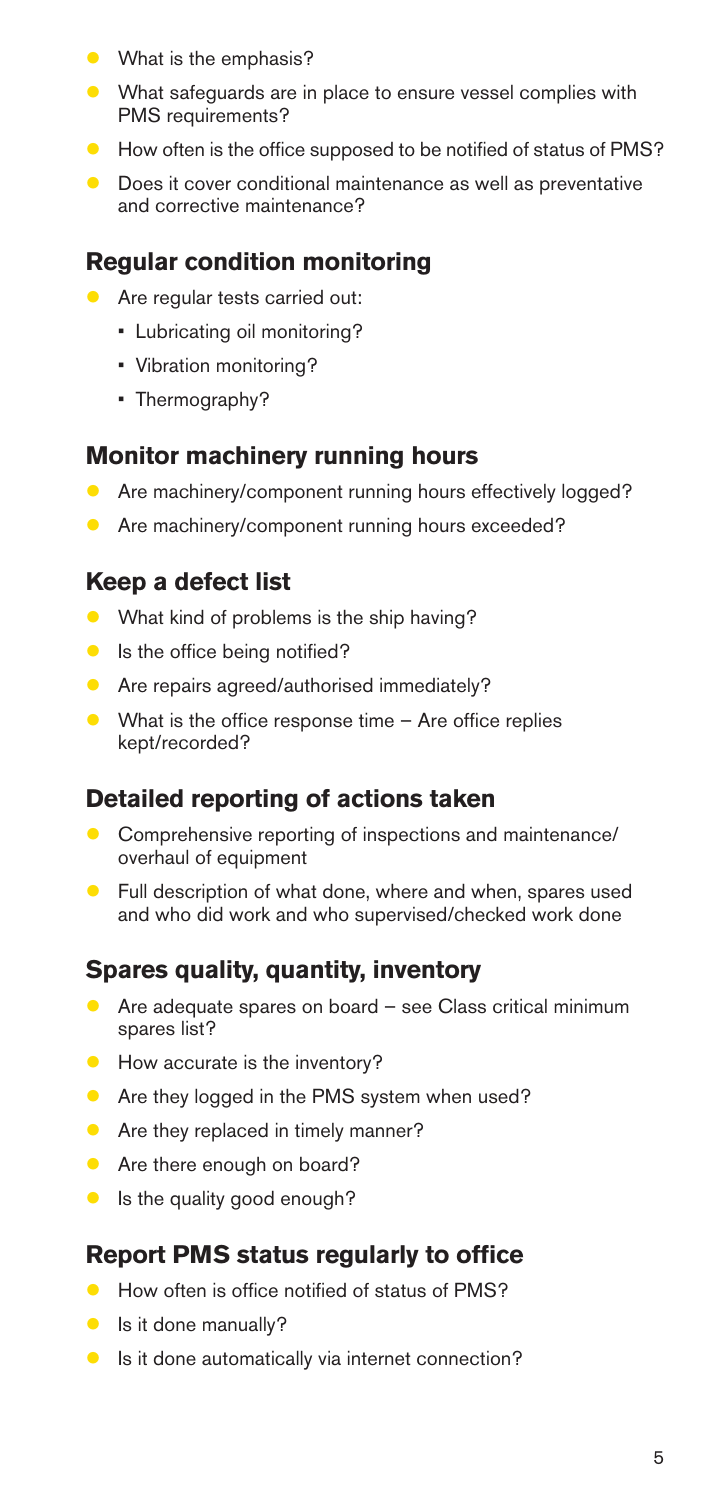## **Monitor outstanding requirements**

- What are the outstanding requirements for the
	- Month?
	- Week?
- What are the reasons for the outstandings ie can't paint deck as no paint supplied by office?
- **Are the reasons acceptable?**
- Are there any trends?
- How many items rescheduled/what is the system in place for authorising rescheduling of tasks?

## **Crew to adhere to PMS schedule**

- How efficient are the crew?
- Are there enough ER crew on board to cope with schedule?
- Are there enough deck crew on board to cope with the schedule?
- In Pax, are there enough hotel and facilities crew as well?
- Are there enough galley staff for their area of operations?

## **SCORE**

## **Threat: Wear and tear, lack of maintenance, catastrophic failure**

| Effective PMS in place                                                |  |
|-----------------------------------------------------------------------|--|
| Ensure ship's ISM procedures clearly state what<br>is required of PMS |  |
| Regular condition monitoring                                          |  |
| Monitor machinery running hours                                       |  |
| Keep a defect list                                                    |  |
| Detailed reporting of actions taken                                   |  |
| Spares quality, quantity, inventory                                   |  |
| Report PMS status regularly to office                                 |  |
| Monitor outstanding requirements                                      |  |
| Crew to adhere to PMS schedule                                        |  |

**COMMENTS**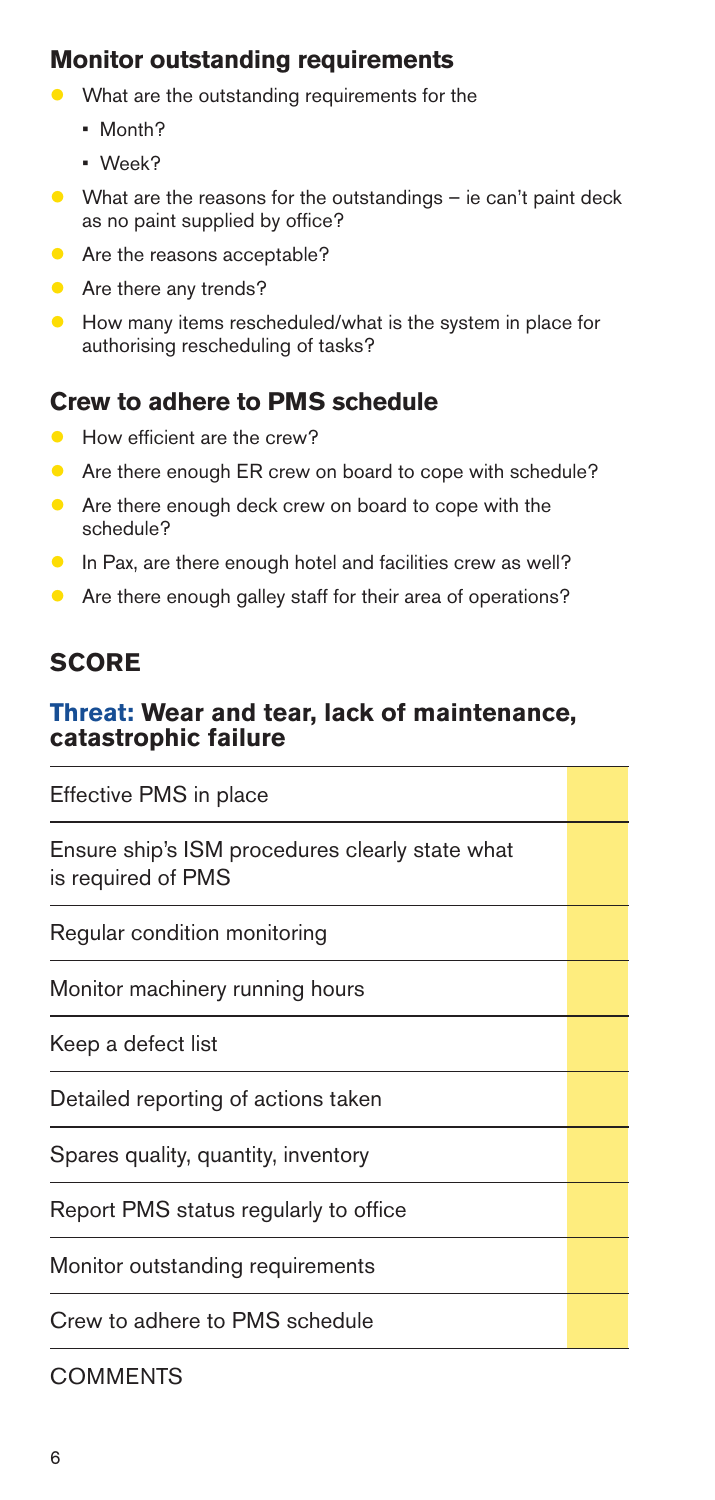## **CONTROLS:**

#### **Damage mitigation procedures**

- What procedures are in place to help reduce the effects of a failure and how effective are they?
- Have all possible measures been taken and recorded to limit physical damage to equipment?
- **All mitigation measures are logged?**

## **Alarm/stop procedures**

- Are procedures in place to warn ship/shore of incident and to stop the operation?
- Are overdue items flagged up by the system to warn when critical component maintenance is overdue?
- **Communications procedure in place for all incidents?**
- General and fire alarms are functioning correctly?
- **Automatic fire detection is good?**
- Fixed gas detectors, where fitted, check regular calibration, etc
- Verbal alarm raising system is defined and can be shown to be adequate?
- Procedure in place to suspend or stop the operation if an accident occurs and if it is safe to do so?

## **Emergency drills/training**

- Are drills/training procedures in place to cope with high risk failures?
- Fire drills?
- **Emergency steering drills?**
- Are all crew properly trained in the use of the PMS system on board in their area of it and do they have required access to the system as required?

## **Emergency equipment adequacy/availability**

- Is the ship's equipment available/adequate to deal with high risk failures?
- Are critical spares identified and carried for all critical failures?
- Fixed fire equipment?
- Portable fire equipment?
- **CRA?**
- Emergency generator?
- **•** Fire plans, external and internal?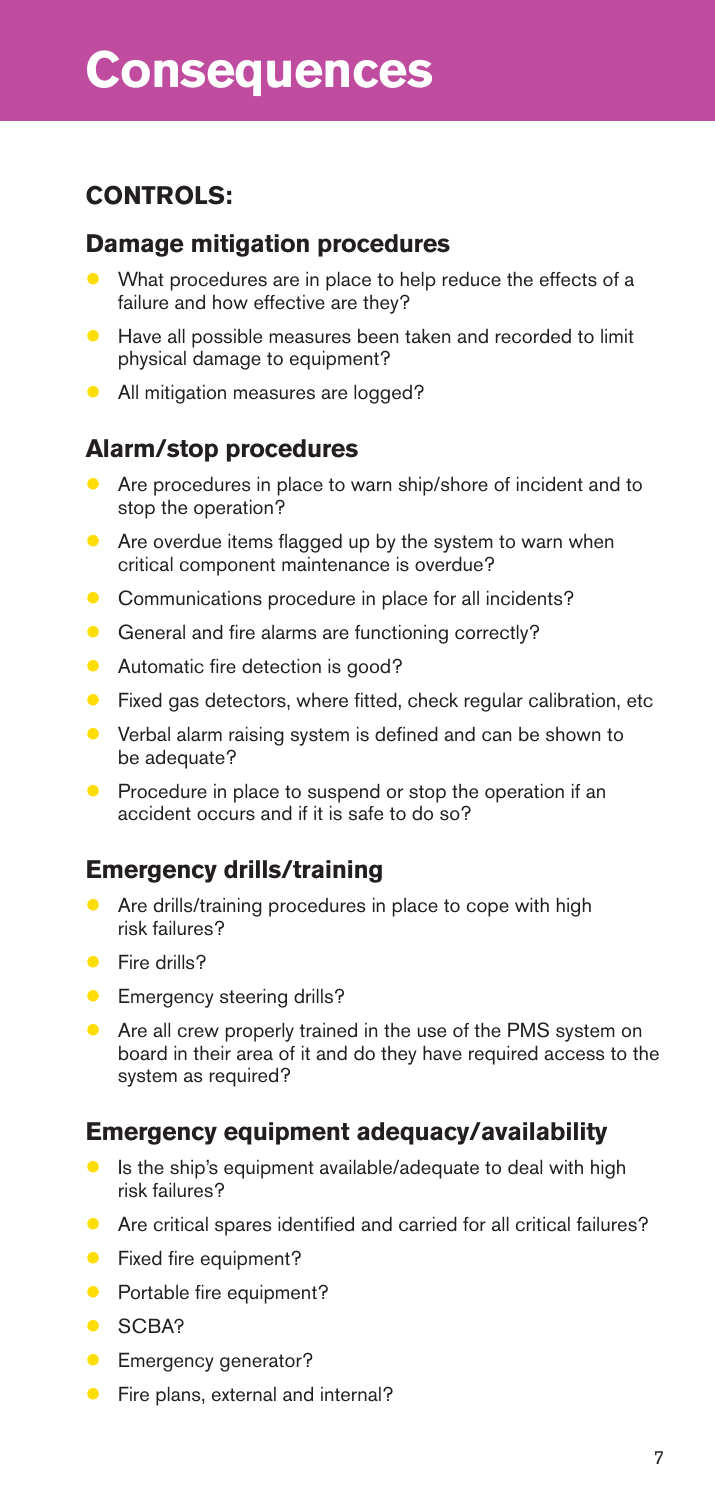- **Damage control plans?**
- **Are crew familiar with the equipment?**

## **Emergency reporting/communication procedures**

- Are there reporting procedures in place and understood if a failure occurs?
- Reporting to owner, charterer, P&I correspondent?
- Categorisation of incident?
- Timing of incident?
- Communication requirements?
- Who was informed on board/on shore
	- When?
	- How?
	- Why?
	- What did they do?
- Records of communications (ship management, third parties, national authorities, P&I, etc)?
- Letters of protest:
	- Are there procedures in place for issuing letters of protest?
	- Are the reasons for issuing letters of protest understood?
	- For all incidents, LOP should be issued and where possible notorised, signed for receipt, etc
	- Copies retained on file on board and entered in the evidence log for use in defending the claim should it arise?

## **Record keeping/evidence retention**

- **Information required to help process claims:** 
	- Log books preserved and records tallied with bell books (movement book – deck and engine)
	- Charts preserved and records kept as evidentiary chain
	- Voyage data recorder (VDR) information properly preserved and evidence used
	- Time of the incident GMT and local time
	- What happened and to whom?
	- Where did it happen?
	- When did it happen?
	- What were they doing at the time?
	- What were the immediate consequences?
	- Full list of witnesses to the incident
	- Witness statements
	- Electronic records of ships operational position at the time of the incident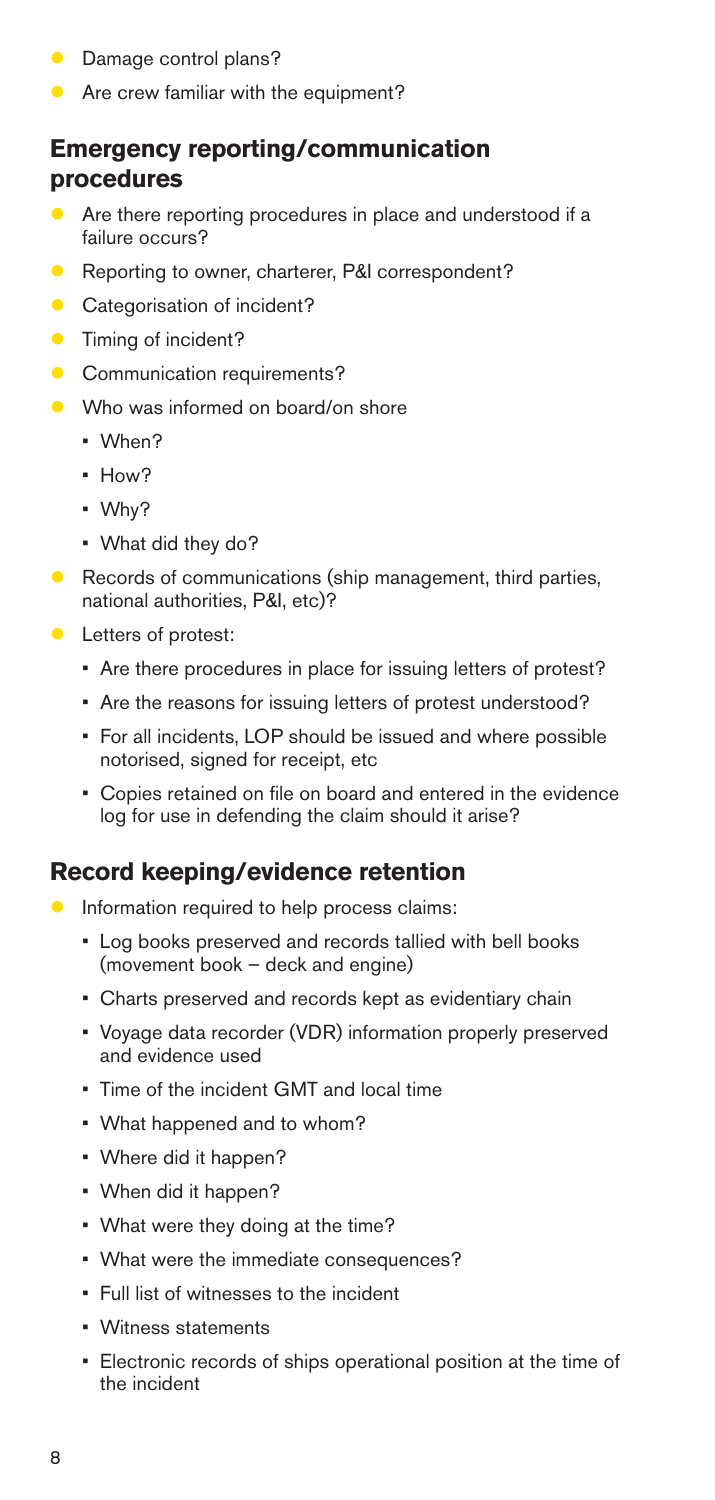- Operational status of vessel; at sea; in port; tank cleaning; cargo operations; mooring, etc
- Records of communications and third party responses (other vessels, etc)
- **Weather conditions:** 
	- Description of incident environment (hot, cold, stuffy, dark, confined, moving machinery, etc)
	- Description of weather
	- Description of sea state
- Use of NI publication *The Mariner's Role in Collecting Evidence*
- Photos of incident and location time/date stamped, camera set up recorded, full description given in title and/or in comments field under properties
- **Photos to be secured from tampering by using security settings** under properties
- **C** Layout diagram
- Ship's logs
- **Procedures in use at time of failure**
- Risk assessment records
- **Exhibits of failed equipment**
- Service records
- Communications logs
- Permit to work records as applicable
- **•** Toolbox talk records
- List of equipment (tools) involved in incident: condition of equipment, missing equipment
- **Equipment certification, inspection logs, maintenance records**

#### **Capability of crew to deal with incident**

- How capable is the crew to deal with the failure?
- Competence of individuals involved in incident (recruitment, certification, training records, fitness to work (medical records)
- Fatigue factors: hours of work/rest, time on shift
- **Contracted time on board vessel**
- Actual time on board vessel current period
- Competence of individuals involved in response
- Experience of crew involved in the incident
- Language barriers of crew/shore personnel involved, if any

#### **Use of third party assistance**

- Procedures for contacting third parties for assistance in the event of a failure
- By phone, radio, satellite link, etc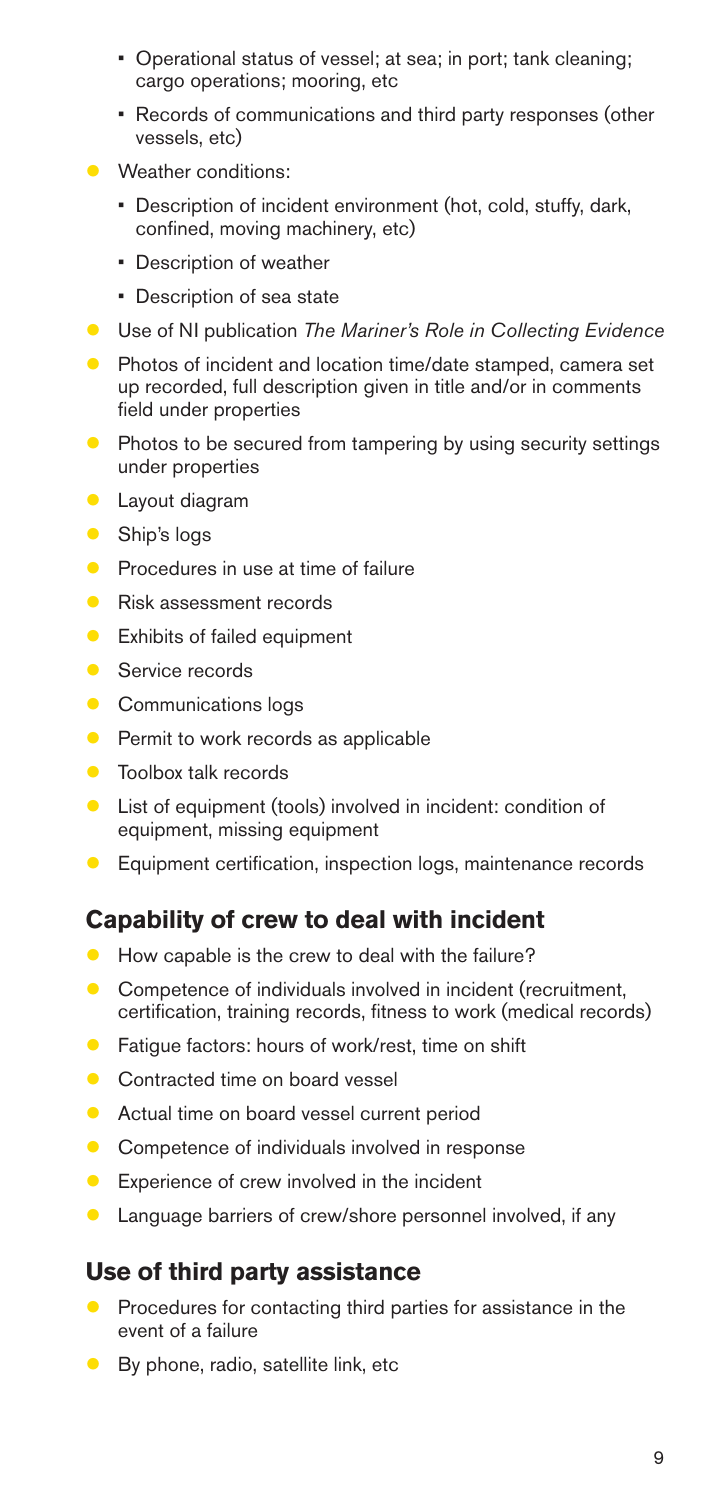## **Learning from incidents**

- Are lessons learned from previous failures?
- Non-conformity raised for failure
- Failure is raised at safety meetings and full crew meetings:
	- Discussion of what went wrong and how this can be avoided in future
- **•** Failure is discussed and appraised at company level:
	- Actions to avoid future failures are discussed and taken, improving barriers
- **•** Failure promulgated to full fleet to avoid duplication, if possible
- Failure promulgated industry wide, if appropriate to enhance safety culture
- **•** Full risk assessment undertaken to improve barriers/controls in on board checklists
- Toolbox talks, job hazard awareness (JHA) systems and others, as appropriate in all fleet vessels

## **SCORE**

## **Consequences**

| Damage mitigation procedures                 |  |
|----------------------------------------------|--|
| Alarm/stop procedures                        |  |
| Emergency drills/training                    |  |
| Emergency equipment adequacy/availability    |  |
| Emergency reporting/communication procedures |  |
| Record keeping/evidence retention            |  |
| Capability of crew to deal with incident     |  |
| Use of third party assistance                |  |
| Learning from incidents                      |  |

#### **COMMENTS**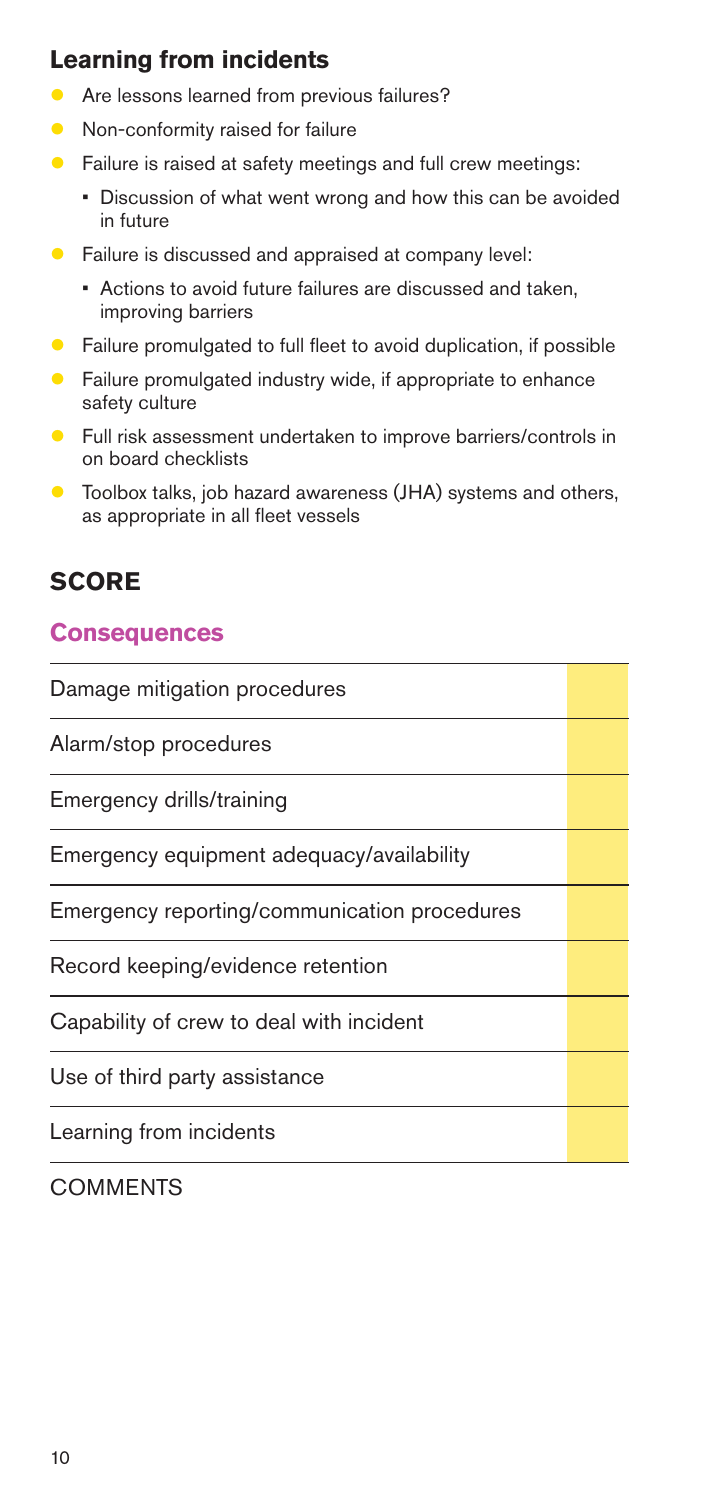# **METHODOLOGY**

Following the well-known definition:

#### **RISK = FREQUENCY x CONSEQUENCE**

The Club has analysed the number and value of the Club's claims to prioritise high risk areas and determine what the THREATS are that cause these claims. Then, with the aid of those at the sharp end – our correspondents, surveyors, claims executives and underwriters, and last but not least, our crews – we have sought to determine what CONTROLS – be it engineered, procedural or managerial – have mitigated such claims, or would have done so if they had been in place. Those threats and controls can then be targeted for assessment, either with the help of the Club's own risk assessors, or by Members themselves in conjunction with their crews.

Although 60% of UK Club claims are caused by 'human error', human error is often only 'the straw that breaks the camel's back' – the last event in a chain of causal events.

These causal events can normally be traced back to failures in one or more areas of ship operation, we sometimes refer to them as 'accidents waiting to happen'.

How can we reduce the frequency of these 'accidents waiting to happen'? What 'controls' should we be looking at to ensure the 'threat' is contained and an 'incident' does not occur?